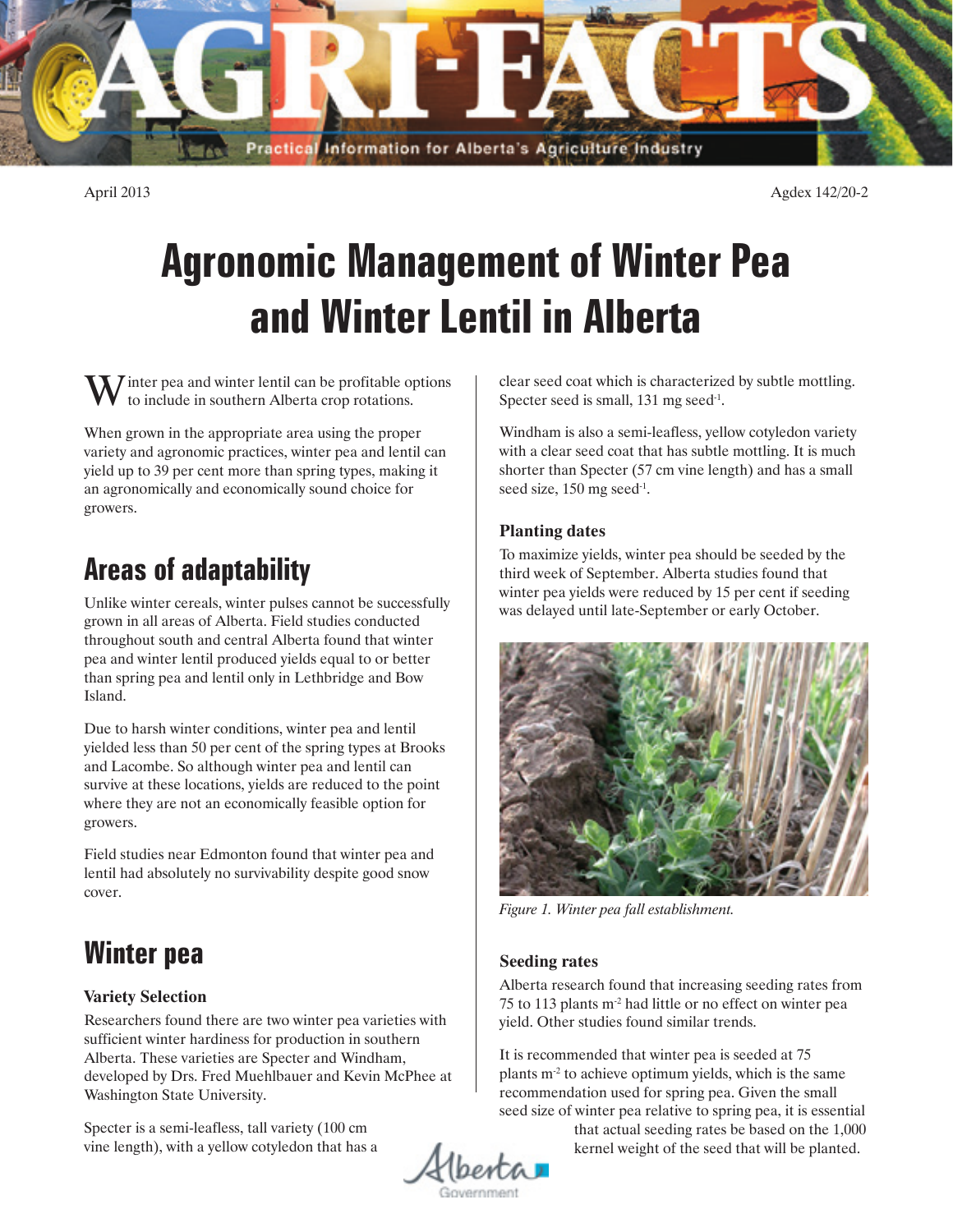

*Figure 2. Winter pea flowering on left, spring pea on right.*

#### **Survivability**

Although a minimum plant stand is necessary to achieve high yields, winter pea survivability (spring plant density expressed as a per cent of target plant density) does not correlate well with yield. This factor may be attributed to winter pea varieties generally having a greater capacity for tillering compared with spring pea varieties. Yields greater than 2,000 kg ha<sup>-1</sup> (30 bushels acre<sup>-1</sup>) were produced with winter pea survivability ranging from 25 to 83 per cent of the target.

High winter pea yields are highly dependent on both the spring plant stand and environmental conditions during the growing season. Alberta research suggests that acceptable winter pea yields can be achieved with at least 40 per cent winter pea survivability  $(30 \text{ plants m}^2)$ . If fields have less than 40 per cent winter pea survivability, they should be abandoned and re-seeded to another crop.

#### **Flowering and disease**

On average, winter pea cultivars flowered 16 days earlier than spring pea cultivars.

Winter pea trials conducted in Alberta had very little disease. However, it is important to remember that unlike spring pea varieties; these winter pea varieties do not have genetic resistance to powdery mildew.

In early spring, *Asoschyta* was observed more frequently on the winter pea cultivars than on the spring pea cultivars. Although *Ascochyta* tends to infect the winter pea varieties first, later in the growing season, infection rates between winter and spring pea varieties are negligible.

#### **Yield and harvest**

Although winter pea types flowered 16 days earlier than spring pea types, that situation does not translate into a two-week earlier harvest. Winter pea varieties were harvested only 1 week earlier than spring types, and that occurs only 50 per cent of the time. The other half of the time, winter peas matured at the same time as the spring pea varieties, regardless of the fall planting date.

At Lethbridge, winter pea yields were 39 per cent higher than spring pea yields, representing a  $1,087$  kg ha<sup>-1</sup> (16 bushel acre-1) increase in yield. At Bow Island, yields of winter and spring pea varieties were the same.



*Figure 3. Overwintering winter pea seedlings. (Photo: Jamie Purchinger of Farming Smarter)*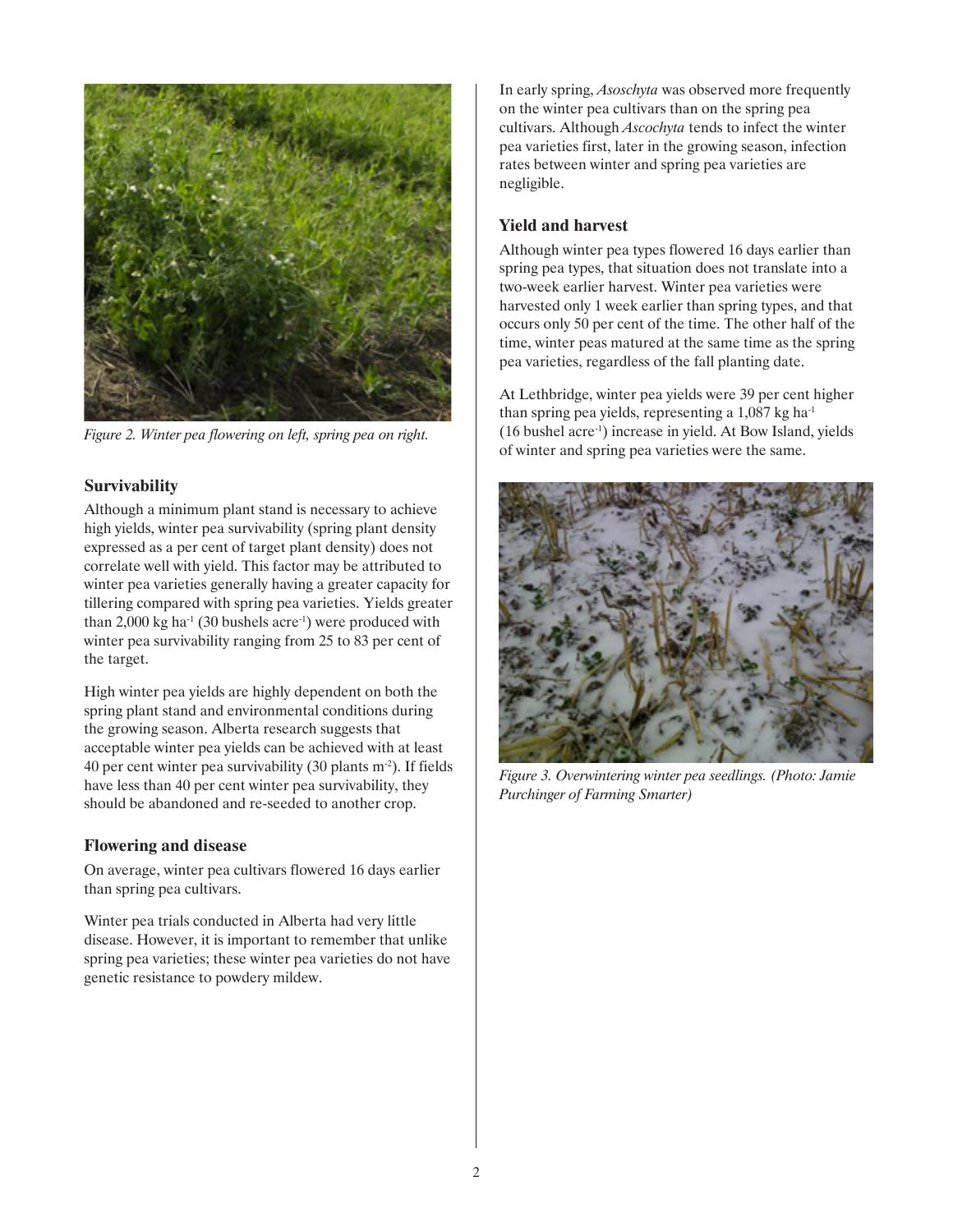# **Winter lentil**

### **Variety selection**

Only one winter lentil variety, Morton, had sufficient winter hardiness for production in southern Alberta. Morton was developed by Drs. Fred Muehlbauer and Kevin McPhee at Washington State University. It has an upright growth habit, and plants are 31 cm tall. Morton seeds have a beige seed coat with a red cotyledon. Seeds are small with a seed weight of 33 mg seed-1.

### **Planting dates**

To achieve maximum yields, winter lentil should be planted during the second and third weeks of September. While seeding can be completed in the first week of September, researchers occasionally observed a 10 to 12 per cent yield reduction.



*Figure 4. Winter lentil fall establishment.*

### **Seeding rates**

If growers choose to seed in early September, higher seeding rates should be used as yields increased by 22 to 68 per cent as seeding rates increased from 110 to 220 plants m-2.

However, when seeding was completed in the second and third weeks of September, there was no increase in yield as seeding rate increased. Given that seeding is recommended in the second and third weeks of September, winter lentil can be seeded at 110 plants  $m<sup>2</sup>$ , which is the same recommendation used for spring lentil.

Since winter lentil seed can be smaller than spring lentil seed, it is essential that actual seeding rates be based on the 1,000 kernel weight of the seed that will be planted.

### **Survivability**

Like the trends observed with pea, lentil winter survivability did not strongly correlate with yield. Yields greater than 2,000 kg ha<sup>-1</sup> (1,784 lbs acre<sup>-1</sup>) were produced with winter lentil survivability ranging from 56 to 84 per cent. High yields are also highly dependent upon environmental conditions during the growing season.

Based on Alberta research, it is recommended that fields with less than 55 per cent (60 plants  $m<sup>2</sup>$ ) winter lentil survivability be abandoned and re-seeded to another crop.

### **Flowering and disease**

Winter lentil tends to flower 11 days earlier than spring lentil.

Very little disease was found on winter lentils in Alberta field trials. There were low level infections of *Ascochyta* sp., *Alternaria* sp. and *Fusarium* sp.. *Sclerotinia* has been observed later in the growing season where the canopy was thick; however, it was not thought to affect yield.

### **Yield and harvest**

Winter lentil planting date had no effect on harvest date. However, in approximately two out of every three years, the winter lentils were harvested eight days earlier than the spring lentils.

At Lethbridge and Bow Island, winter lentil yields were 15 to 39 per cent greater (430 to 1,521 kg ha-1; 384 to 1,357 bushels acre-1) than the spring lentil yields.